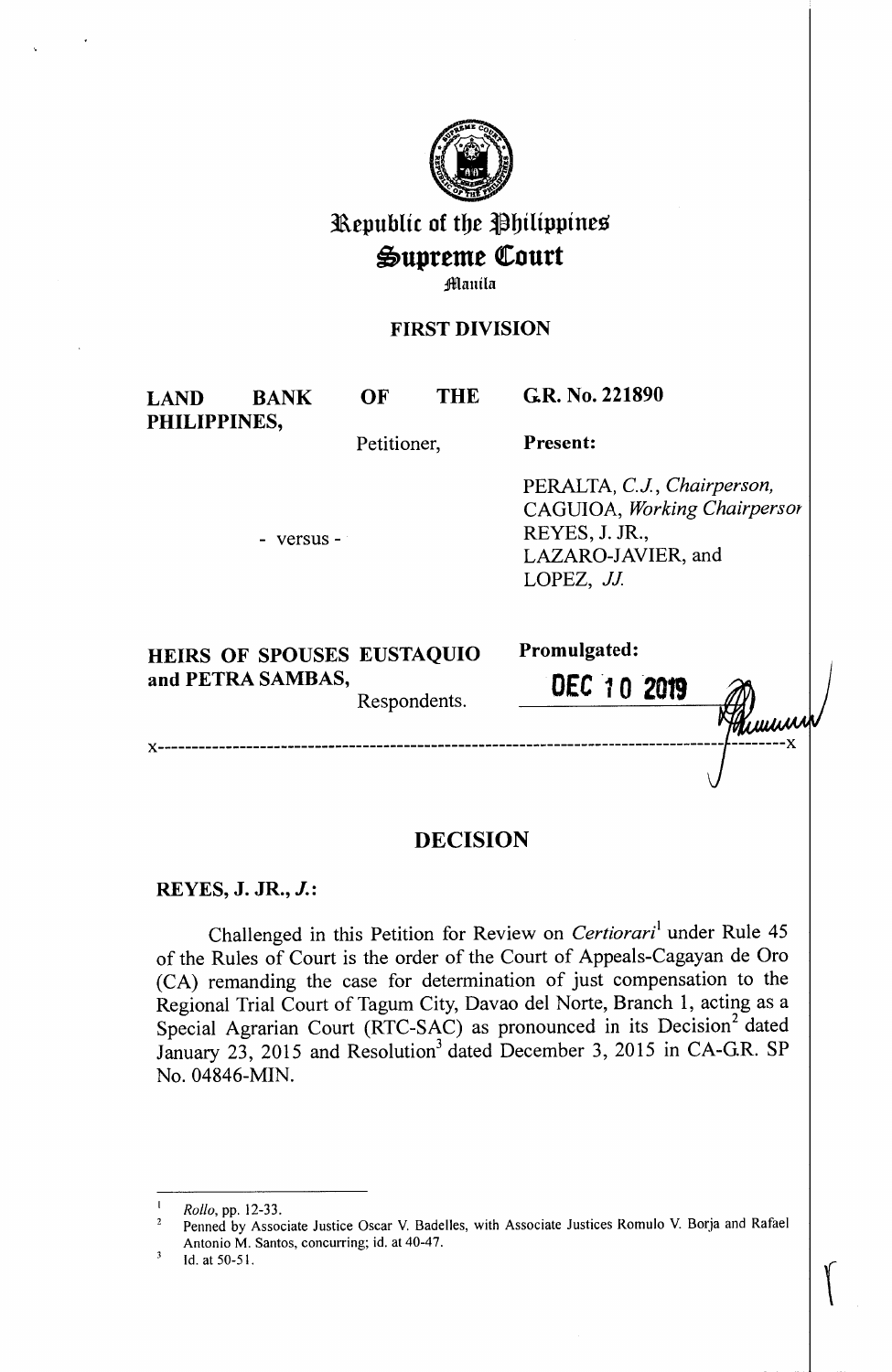**X** 

#### **Relevant Antecedents**

Subject of this petition are parcels of land with an area of 10.3668 and 11.0763 hectares (subject properties), which are covered by Original Certificate of Title (OCT) No. (8532) (P-859) and No. (T-4425) (T-1256) T-63, respectively and owned by herein respondents, spouses Eustaquio and Petra Sambas.<sup>4</sup>

In accordance with the Comprehensive Agrarian Reform Program (CARP), heirs of respondents offered the properties in the amount of  $\text{P150,000.00}$  per hectare to the Department of Agrarian Reform (DAR).<sup>5</sup>

Land Bank of the Philippines, herein petitioner, valued the subject properties at P508,943.41 and P547,156.72, respectively. As the valuation was lower than what respondents asked for, they refused the same.

In view of respondents' refusal, petitioner deposited the equivalent amount on the account of the respondents on November 9, 2001.<sup>6</sup>

The disagreement as to the valuation of the subject properties led to a summary administrative proceeding for the determination of just compensation, and the Office of the Regional Adjudicator rendered a Decision dated March 26, 2002, adopting the valuation of the petitioner.<sup> $\prime$ </sup>

Unsatisfied, respondents filed a petition for determination of just compensation before the Regional Trial Court-Special Agrarian Court (RTC- $SAC.$ <sup>8</sup> In said petition, respondents moved that the valuation of the subject properties at  $\text{\textsterling}80,000.00$  to  $\text{\textsterling}140,000.00$  per hectare. In supporting their valuation, respondents presented the valuation made by petitioner, DAR, and court-appointed commissioners on comparable properties which were appraised at a higher rate.<sup>9</sup>

Petitioner countered the computation by valuating the subject properties at P49,000.00 per hectare. To reinforce its claim, petitioner presented the Field Investigation Report of the subject properties, the annual production per crop, and Claims Valuation and Processing Forms.<sup>10</sup>

In a Decision dated September 29, 2008, the **RTC-SAC** valued the subject properties at  $480,000.00$  per hectare.<sup>11</sup>

- Id.
- $6$  Id.
- Id.

Id at 41.

Id.

 $\frac{9}{10}$  Id at 97.<br>
11 Id. at 41-42.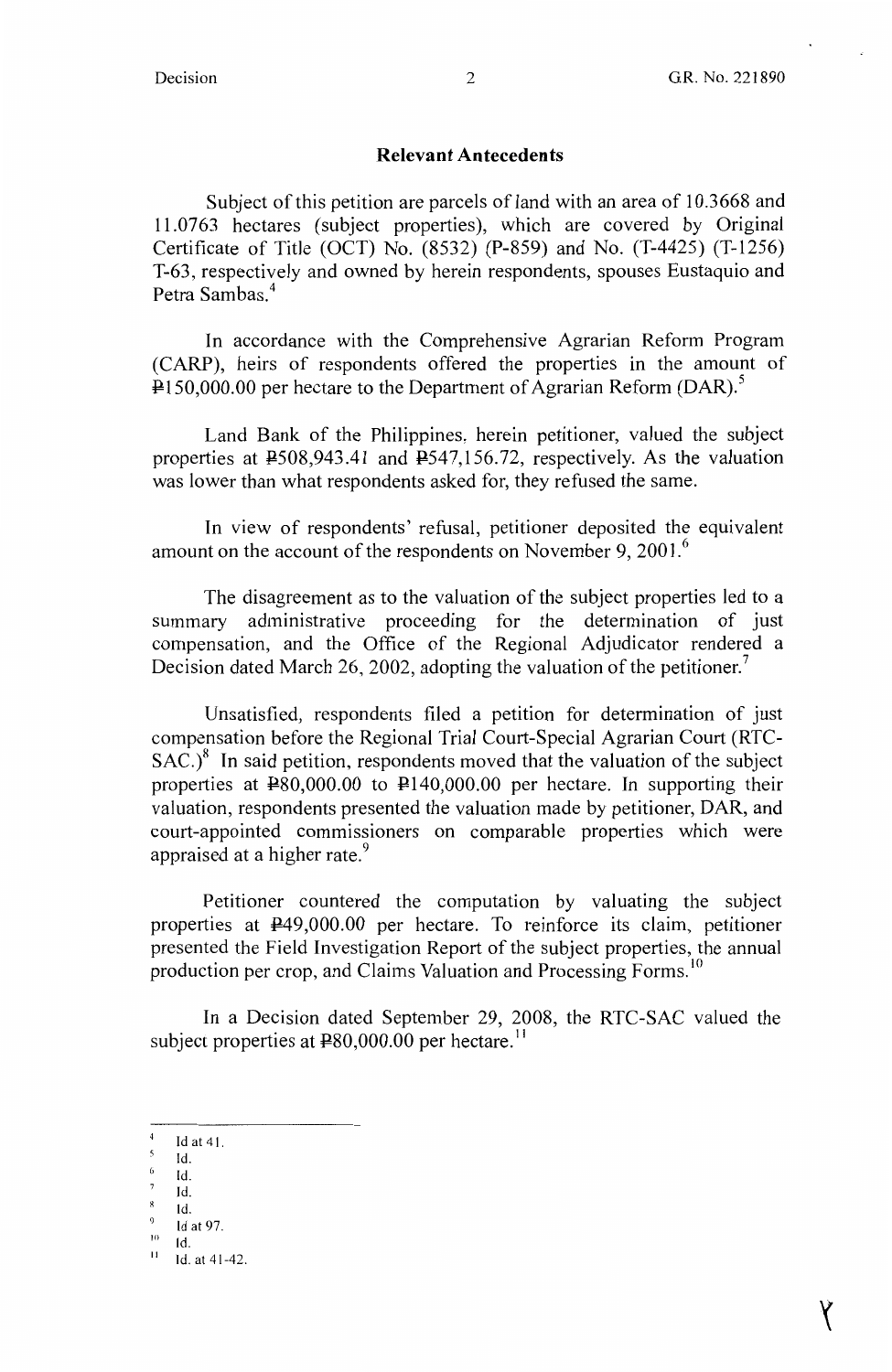Aggrieved, petitioner filed a Motion for Reconsideration, which was denied in an Order<sup>12</sup> dated February 21, 2002. In arriving at the P80,000.00 per hectare rate, the RTC-SAC used the P49,000.00 per hectare valuation by petitioner as the reckoning point before it considered other factors, such as the valuations made by the petitioner on similar and comparable properties, the nature of the subject properties, among others. It observed that the investigator of petitioner did not make an actual count of coconut trees standing on the subject properties deemed his report unreliable. On the other hand, the estimated valuation made by respondents cannot likewise be given full credence as they only used the Capitalized Income Approach only and no other. Hence, in the exercise of its judicial discretion, the RTC-SAC stood by its earlier decision that the subject properties are valued at  $\text{\texttt{P80,000.00}}$  per hectare. The dispositive portion of which reads:

WHEREFORE, as the Court finds no error in its Decision, which defendants sought to be reconsidered, and finding that the amount fixed at EIGHTY THOUSAND PESOS (P80,000.[00]) per hectare is JUST, equitable, and reasonable COMPENSATION for those parcels of land, subject of this case, the motion for reconsideration of defendants is hereby DENIED.

SO ORDERED.<sup>13</sup>

Still seeking relief, petitioner elevated the matter before the CA *via* <sup>a</sup> petition for review under Section 60 of Republic Act (R.A.) No. 6657. Petitioner essentially questioned the valuation made by the RTC-SAC.

In a Decision<sup>14</sup> dated January 23, 2015, the CA remanded the case to the RTC-SAC for the proper determination of just compensation. The CA found inacceptable the valuations made by the petitioner and RTC-SAC. The CA faulted petitioner for using the Capital Net Income (CNI) formula only to the exclusion of others, falling short of the requirements provided under Section 17 ofR.A. No. 6657. As to the valuation made by the RTC-SAC, the CA found the same inaccurate for it used a different formula than that prescribed under Administrative Order (A.O.) No. 5.

WHEREFORE, the petition is GRANTED. The Decision dated 29 September 2008 and the Order dated 21 February 2012 of the Regional Trial Court of Tagum City, Branch 1, Acting as Special Agrarian Court, in *SP Agrarian Case No. 75-2002* are hereby REVERSED and SET ASIDE.

The instant case is REMANDED to the said court which is directed to determine, and with the assistance of at least three commissioners, the just compensation due to the respondent, in accordance with Section 17 of R.A. No. 6657 and DAR Administrative Order No. 05, series of 1998.

so ORDERED. <sup>15</sup>

<sup>&</sup>lt;sup>12</sup> Penned by Presiding Judge Virginia D. Tehano-Ang; id at 96-103.<br><sup>13</sup> Id. at 103.<br><sup>14</sup> Supra note 2.<br><sup>15</sup> Rollo n. 46

Rollo, p. 46.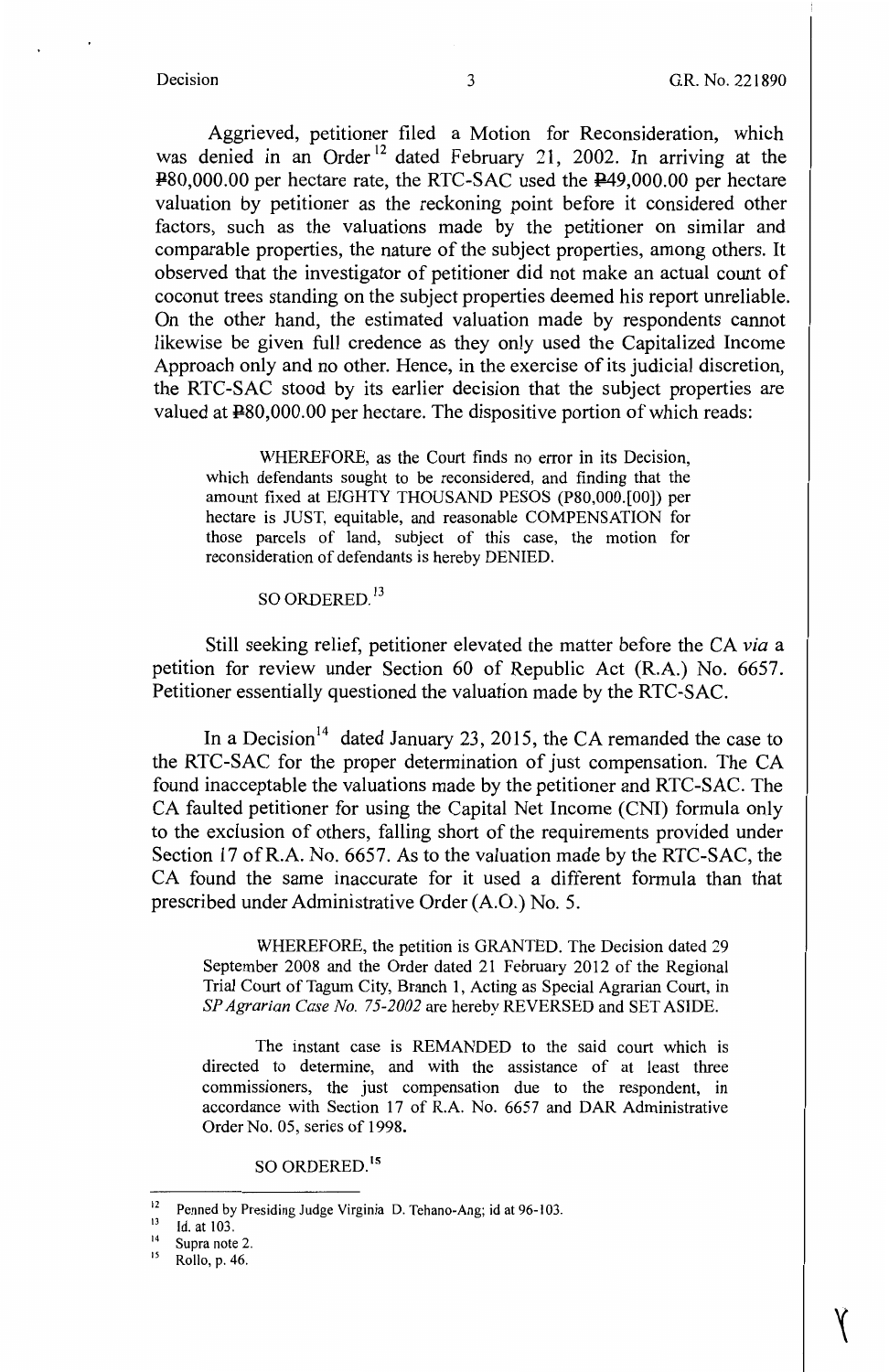$Y$ 

A motion for reconsideration filed by petitioner was likewise denied in a Resolution<sup>16</sup> dated December 3, 2015.

Hence, this instant petition, essentially contending that the CA committed reversible error in remanding the case to RTC-SAC as it failed to properly appreciate the evidence on record.

In its Comment, <sup>17</sup> respondents supported RTC-SAC's valuation as correct and accurate because of the consideration of factors such as the nature of the land, its comparative sales, current value of like properties, income, location, among others in fixing the value of just compensation.

#### **The Issue**

In the main, the issue lies on which valuation shall prevail  $-$  that assessed by the RTC-SAC or herein petitioner?

#### **This Court's Ruling**

Just compensation in expropriation cases is defined as the full and fair equivalent of the property taken from its owner by the expropriator. The Court repeatedly stressed that the true measure is not the taker's gain but the owner's loss. The word 'just' is used to modify the meaning of the word "compensation," to convey the idea that the equivalent to be given for the property to be taken shall be real, substantial, full and ample.<sup>18</sup>

The determination of just compensation is principally a judicial function. For guidance of the courts, Section 17 of **R.A.** No. 6657 provides:

> SECTION 17. *Determination of Just Compensation.-* In determining just compensation, the cost of acquisition of the land, the current value of like properties, its nature, actual use and income, the sworn valuation by the owner, the tax declarations, the assessment made by government assessors shall be considered. The social and economic benefits contributed by the farmers and the farmworkers and by the Government to the property as well as the non-payment of taxes or loans secured from any government financing institution on the said land shall be considered as additional factors to determine its valuation.

Relevantly, DAR A.O. No. 5-98 provides for a formula for the valuation of lands covered by voluntary offer to sell or compulsory acquisition, to wit:

 $^{16}$  Supra note 3.

Id. at 84-95.

<sup>18</sup>*Republic of the Philippines v. Sps. Legaspi,* GR. No. 221995, October 3, 2018.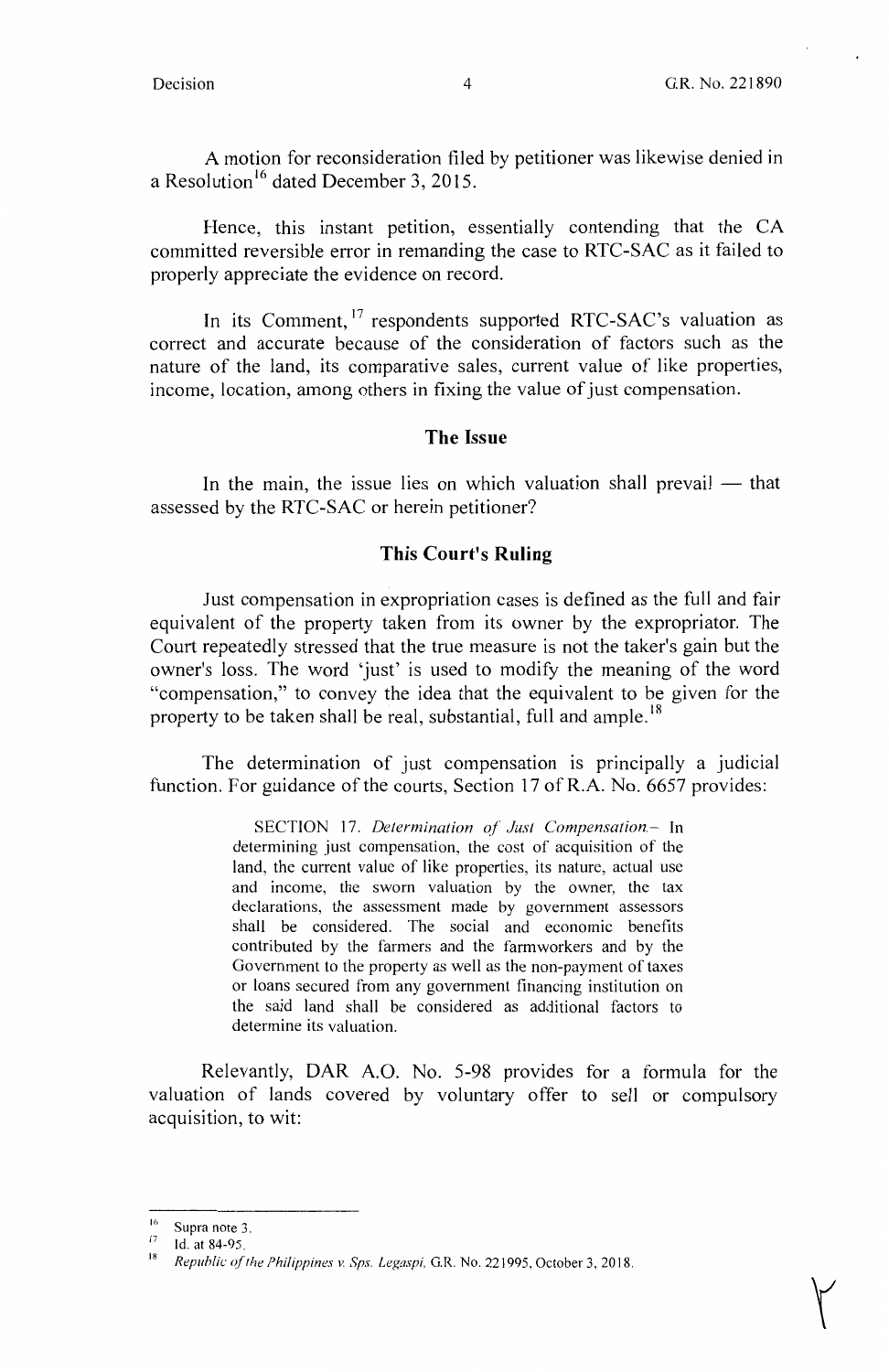$\overleftarrow{r}$ 

 $LV = (CNI \times 0.6) + (CS \times 0.3) + (MV \times 0.1)$ Where: LV= Land Value CNI = Capitalized Net Income  $CS = Comparable Sales$  $MV = Market Value per Tax Declaration$ 

The above formula shall be used if all three factors are present, relevant, and applicable.

Al. When the CS factor is not present and CNI and MV are applicable, the formula shall be:

 $LV = (CNI \times 0.9) + (MV \times 0.1)$ 

A2. When the CNI factor is not present, and CS and MV are applicable, the formula shall be:

 $LV = (CS x 0.9) + (MV x 0.1)$ 

A3. When both the CS and CNI are not present and only MV is applicable, the formula shall be:

 $LV=MVx2$ 

In no case shall the value of idle land using the formula MV x 2 exceed the lowest value of land within the same estate under consideration or within the same barangay or municipality (in that order) approved by LBP within one (1) year from receipt of claim folder.

In this case, petitioner used the **CNI and MV** factors under A.O. No. 5-98 in determining just compensation, as it insisted that the Comparable Sales (CS) factor is not applicable in this case.

**CNI** is the difference between the gross sales and total cost of operations capitalized at 12%.<sup>19</sup> In the case of *Land Bank v. Omengan*,<sup>20</sup> this Court summarized the equation for the determination of the CNI based on DAR A.O. No. 5-98, to wit:

The CNI is expressed in equation form as **CNI** = **(AGP x SP)** - **CO/capitalization rate.** Where:

AGP = Average Gross Production corresponding to the latest available 12 months' gross production immediately preceding the date of FI (field investigation)

 $SP =$  Selling Price (the average of the latest available 12 months selling prices prior to the date of receipt of the CF ( claim folder) by LBP for processing, such prices to be secured from the Department of Agriculture (DA) and other appropriate regulatory bodies or, in their absence, from the Bureau of Agricultural Statistics. If possible, SP data shall be gathered for the barangay or municipality where the property is located. In the absence thereof, SP may be secured within the province or region.

<sup>&</sup>lt;sup>19</sup> Item 11-B of DAR A.O. No. 5-98.<br><sup>20</sup> 813 Phil. 901, 917-918 (2017).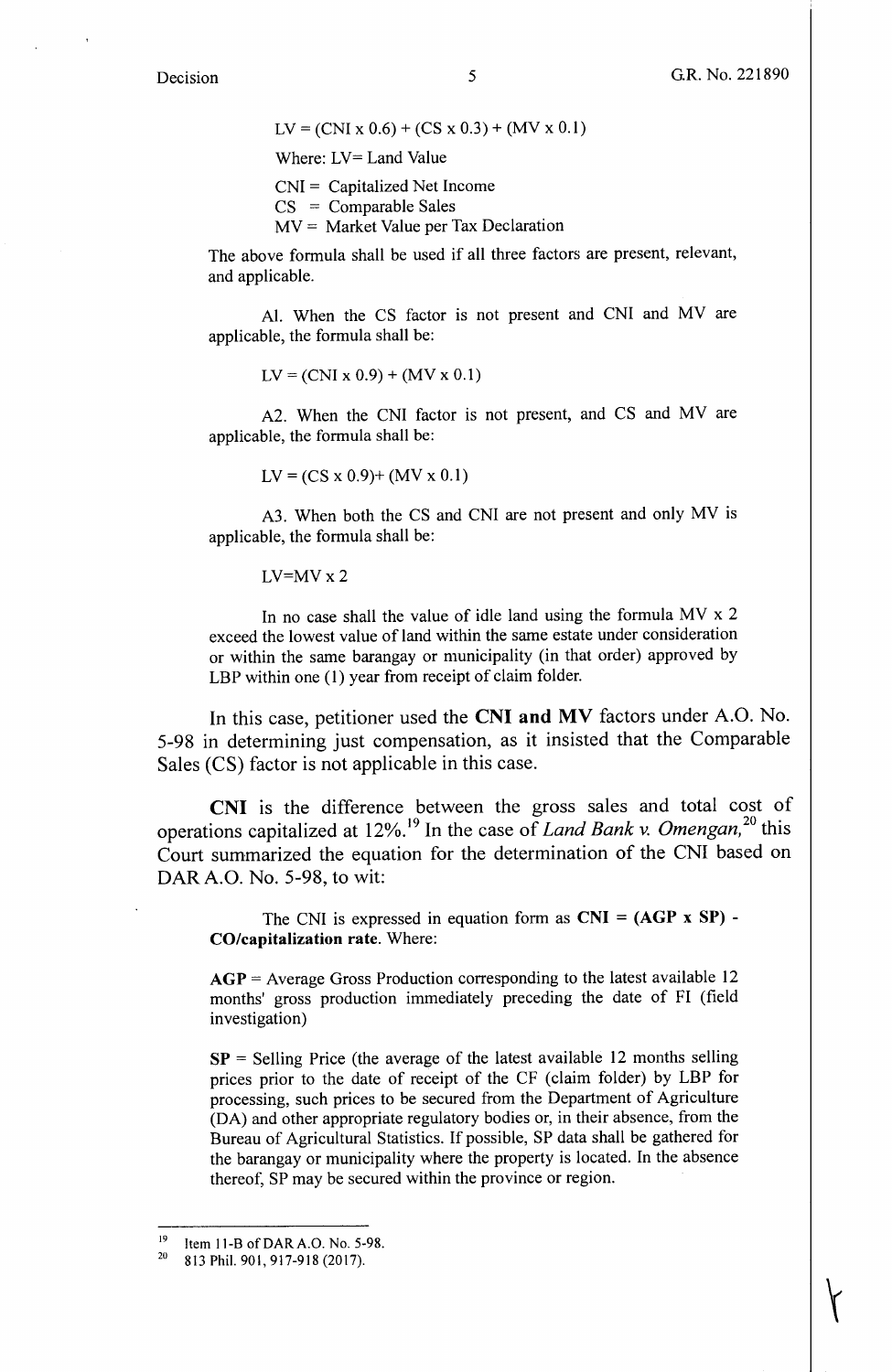$\overleftarrow{ }$ 

#### **CO** = Cost of Operations

Whenever the cost of operations could not be obtained or verified, an assumed net income rate (NIR) of 20% shall be used. Landholdings planted to coconut which are productive at the time of FI shall continue to use the assumed NIR of 70 %. DAR and LBP shall continue to conduct joint industry studies to establish the applicable NIR for each crop covered under CARP.

 $0.12$  = Capitalization rate

 $\left[x \times x\right]^{21}$ 

To arrive at the value of the CNI, the 20% Net Income Rate (NIR) and the 12% capitalization rate must likewise be considered.

In this case, petitioner failed to prove that the factors taken into consideration in computing the CNI formula are accurate. To reiterate, one of its factors is the AGP which corresponds to the latest available 12 months' gross production immediately preceding the date of field investigation. However, the Field Investigation Report does not precisely reflect the AGP concerning the subject properties. As found by the RTC-SAC, the investigator did not make an actual headcount of the coconuts standing on the subject properties as he merely relied on the information given by the occupants therein.<sup>22</sup> His failure to fully and adequately supply information to petitioner necessarily affects petitioner's valuation.

Conversely, the valuation made by the RTC-SAC cannot be sanctioned as correct by this Court for failure to sufficiently explain why it opted to deviate from the formula prescribed under DAR A.O. No. 5-98.

Although steered to follow standards laid down by law, the courts are permitted to depart from using and applying the DAR formula to fit the factual circumstances of each case, subject to the condition that they clearly explain in their decision the reasons for such deviation.<sup>23</sup> Thus, the "justness" of the enumeration of valuation factors in Section 17, the "justness" of using a basic DAR formula, and the "justness" of the components ( and their weights) that flow into such formula, are all matters for the courts to decide. $24$ 

In arriving at the  $\text{\texttt{P80,000.00}}$  per hectare valuation, the RTC-SAC merely relied on the subject properties' proximity to the provincial capitol, their nature, and the data provided by petitioner.<sup>25</sup> Thus, such valuation cannot be considered by this Court as just compensation for its failure to provide a justification in veering away from the guidelines.

 $21$  Id. at 919.

 $\frac{22}{23}$  Rollo, p. 101.

<sup>&</sup>lt;sup>23</sup> Alfonso v. Land Bank of the Philippines, 801 Phil. 217, 284 (2016).<br><sup>24</sup> *Land Bank of the Philippines v. Rural Bank of Hermosa (Bataan), Inc., 814 Phil. 157, 166 (2017).*<br><sup>25</sup> Polle at 101, 102

<sup>&#</sup>x27; Rollo at 101-102.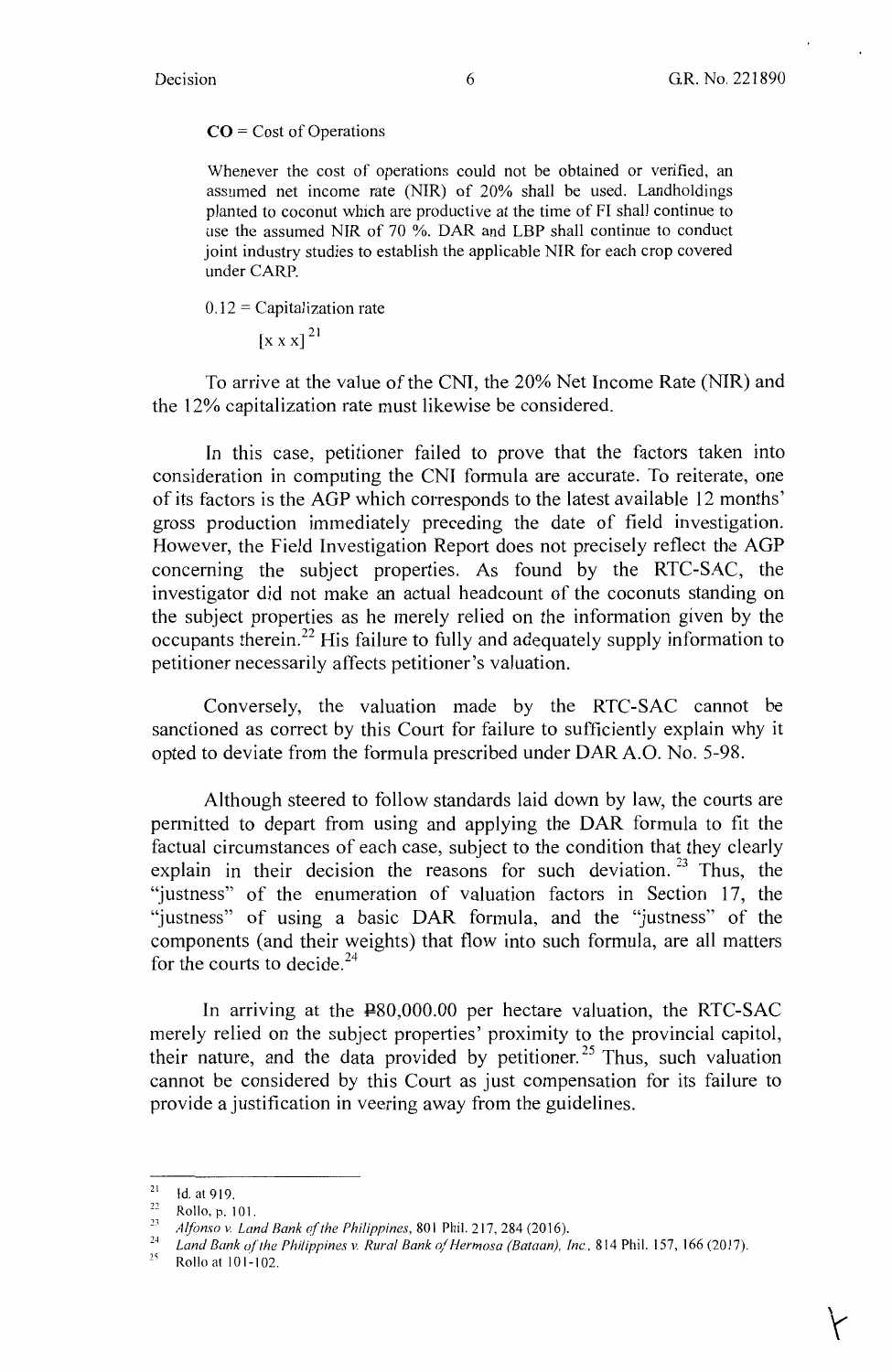As both the RTC-SAC and petitioner failed to comply with the relevant rules in determining just compensation, the remand of the case to the RTC-SAC as ordered by the CA is deemed proper.

**WHEREFORE,** premises considered, the instant petition is **DENIED.**  Accordingly, the Decision dated January 23, 2015 and the Resolution dated December 3, 2015 of the Court of Appeals-Cagayan de Oro in CA-G.R. SP No. 04846-MIN are **AFFIRMED.** 

**SO ORDERED.** 

*/7).l,il\_v\/*  **JOSE C. Rf YES, JR.**  lJ *Associate Justice* 

**WE CONCUR:** 

DIOSDADO M. PERALTA

 $Chie**f** *Jüstice*$ *Chairperson* 

AMIN S. CAGUIOA **FRED** cia**te Ju**stice

 $\eta$   $\eta$ *ZARO-JAVIER* **AMY** 

*Associate Justice*